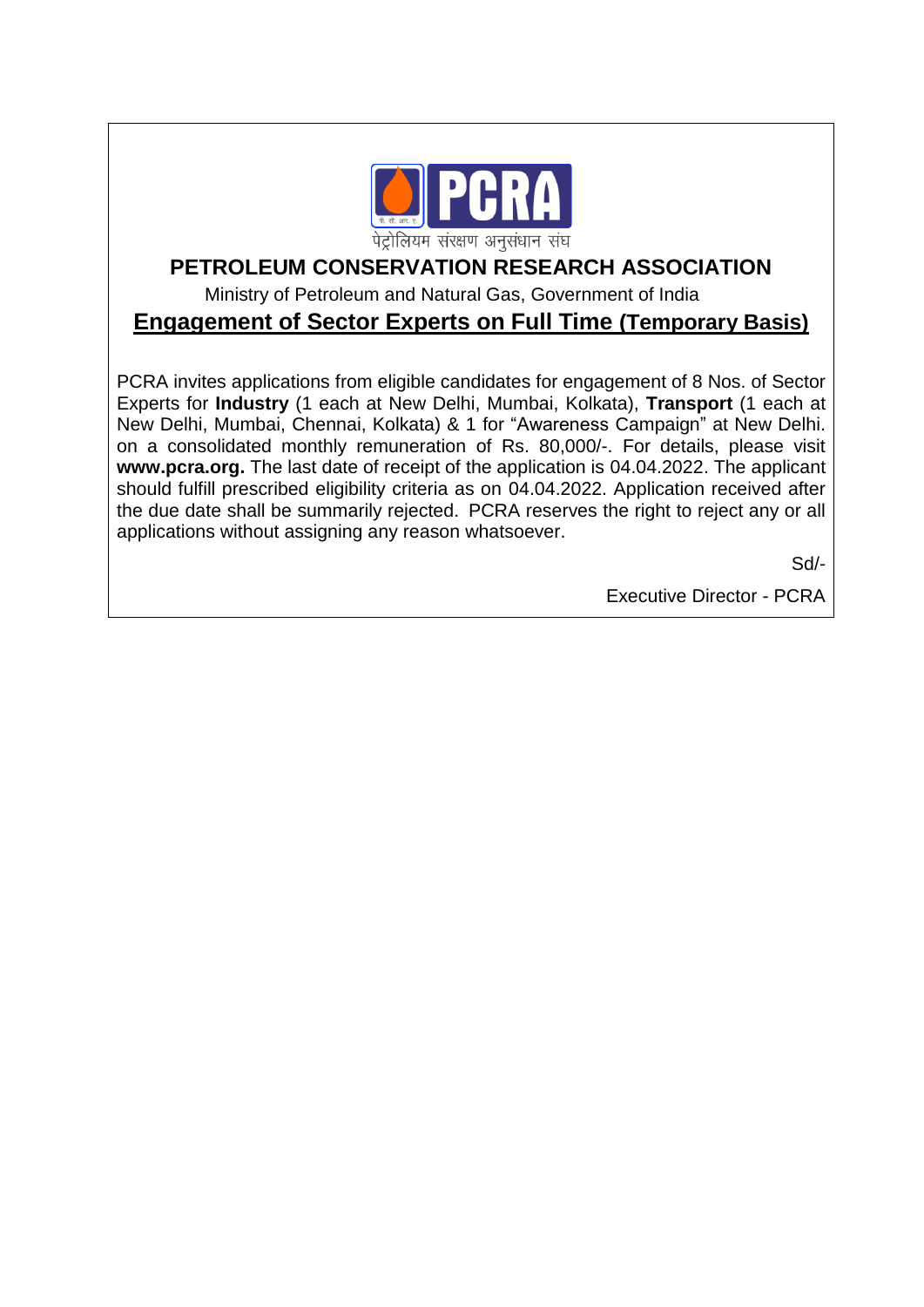# **Vacancy Details**

#### **PETROLEUM CONSERVATION RESEARCH ASSOCIATION**

 Ministry of Petroleum and Natural Gas Government of India

PCRA requires services of Sector Experts on full time (temporary basis) as detailed below:

#### **1. Vacancy Details:**

| Department/ Domain         | Post Name     | Place of Posting | No. of<br>Position |
|----------------------------|---------------|------------------|--------------------|
| Industry                   | Sector Expert | New Delhi        |                    |
|                            |               | Kolkata          | 1                  |
|                            |               | Mumbai           |                    |
| Transport                  | Sector Expert | New Delhi        |                    |
|                            |               | Mumbai           | 1                  |
|                            |               | Kolkata          | 1                  |
|                            |               | Chennai          | 1                  |
| EC / Awareness<br>Campaign | Sector Expert | New Delhi        |                    |

### **2. Eligibility Criteria:**

For Eligibility Criterion/Educational Qualification, Job Description and Roles and Responsibilities refer to **Annexure-I**

**Age Limit** – 62 years or below as on the last date of receipt of application as defined in the advertisement

**3. Duration of Engagement -** Candidates selected will be appointed on contract basis for an initial probation period of three months. After this, his/her term can be extended upto three years depending on the performance of the candidate/need of the PCRA. This tenure of Three years can be further extended, maximum by another two years, subject to the evaluation of performance, requirement and approval of the competent authority in PCRA.

- **4. Remuneration -** A lump sum monthly payment of Rs. 80,000/-
- **5.** Interested candidates may send their CV in the enclosed application format by e-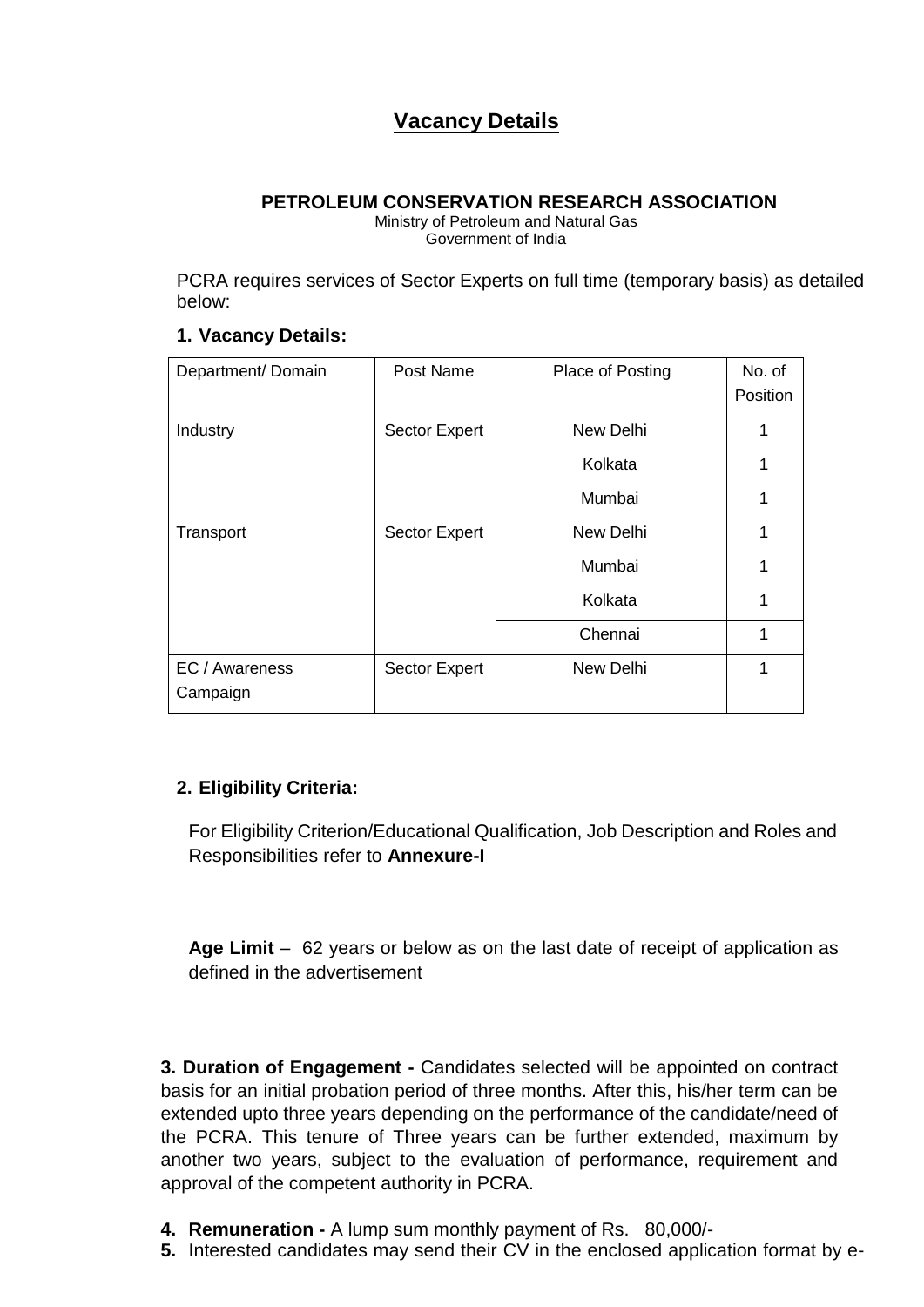mail/ post at the following address:

**Director (Project Secretariat)** Sanrakshan Bhawan, 10, Bhikaji Cama Place, New Delhi - 110 066 Tel.: 011-26198856 Email address: [pcra@pcra.org](mailto:pcra@pcra.org)

i) In the e-mail, subject line must contain Post Name, while in land mail, Post

Name must be mentioned at top of envelope, failing which applications are liable to be rejected.

ii) Last date of receipt of application in PCRA is **04.04.2022**.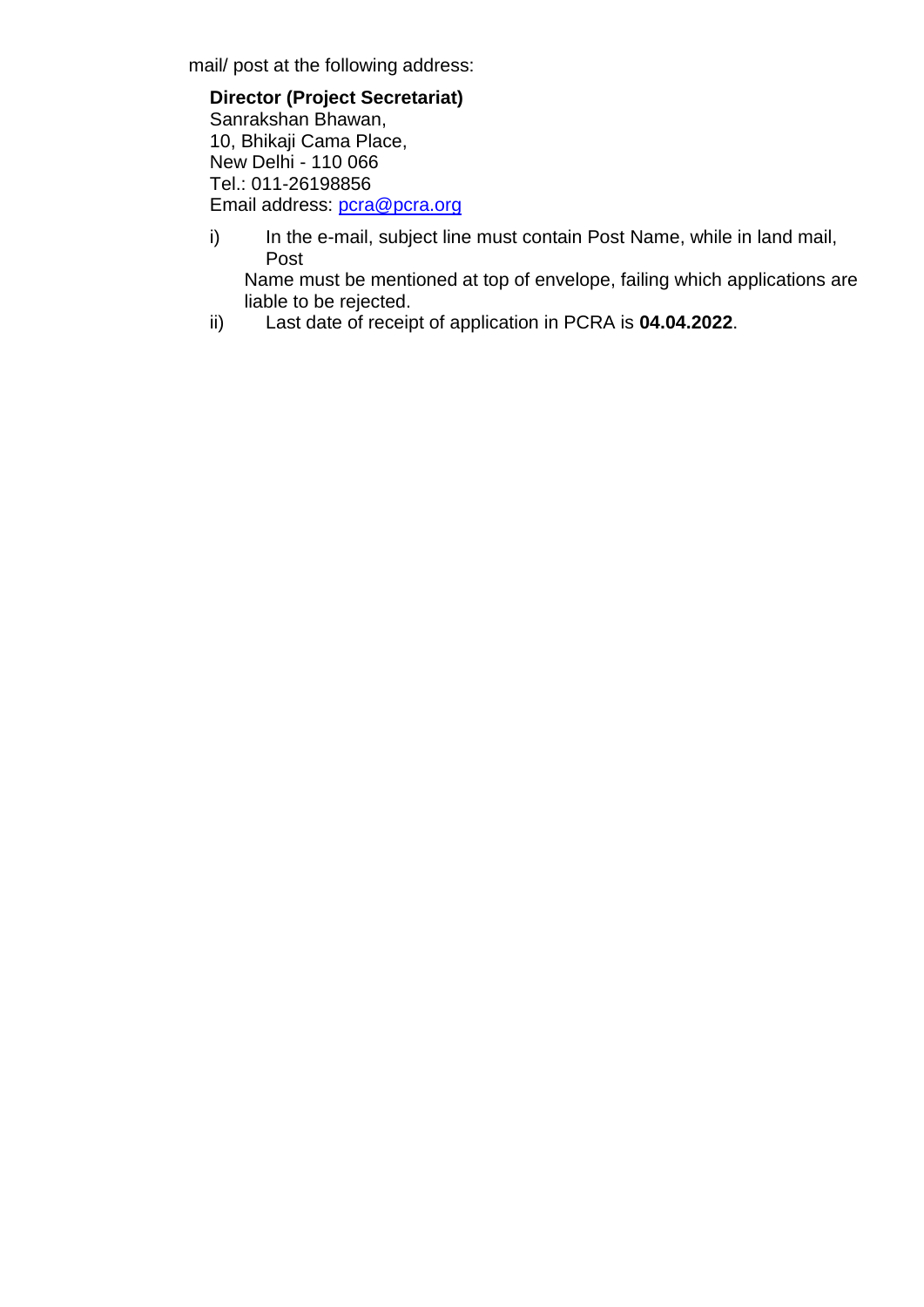#### **APPLICATION FORM**

## **APPLICATION FOR {JOB TITLE} IN PETROLEUM CONSERVATION RESEARCH ASSOCIATION ON FULL TIME (TEMPORARY BASIS)**

- 1. Name of the Applicant: (IN BLOCK LETTERS)
- 2. Father's/ Husband's Name:
- 3. Date of Birth (DD/MM/YY) :
- 4. Gender:
- 5. Marital Status:
- 6. Nationality:
- 7. Permanent Address:
- 8. Address for Communication:
- 9. Telephone/ Mobile No:
- 10. E-Mail (IN BLOCK LETTERS):
- 11. Languages Known:

| Language | Read | Write |
|----------|------|-------|
|          |      |       |
|          |      |       |

12. Computer Knowledge:

Recent Passport Size photograph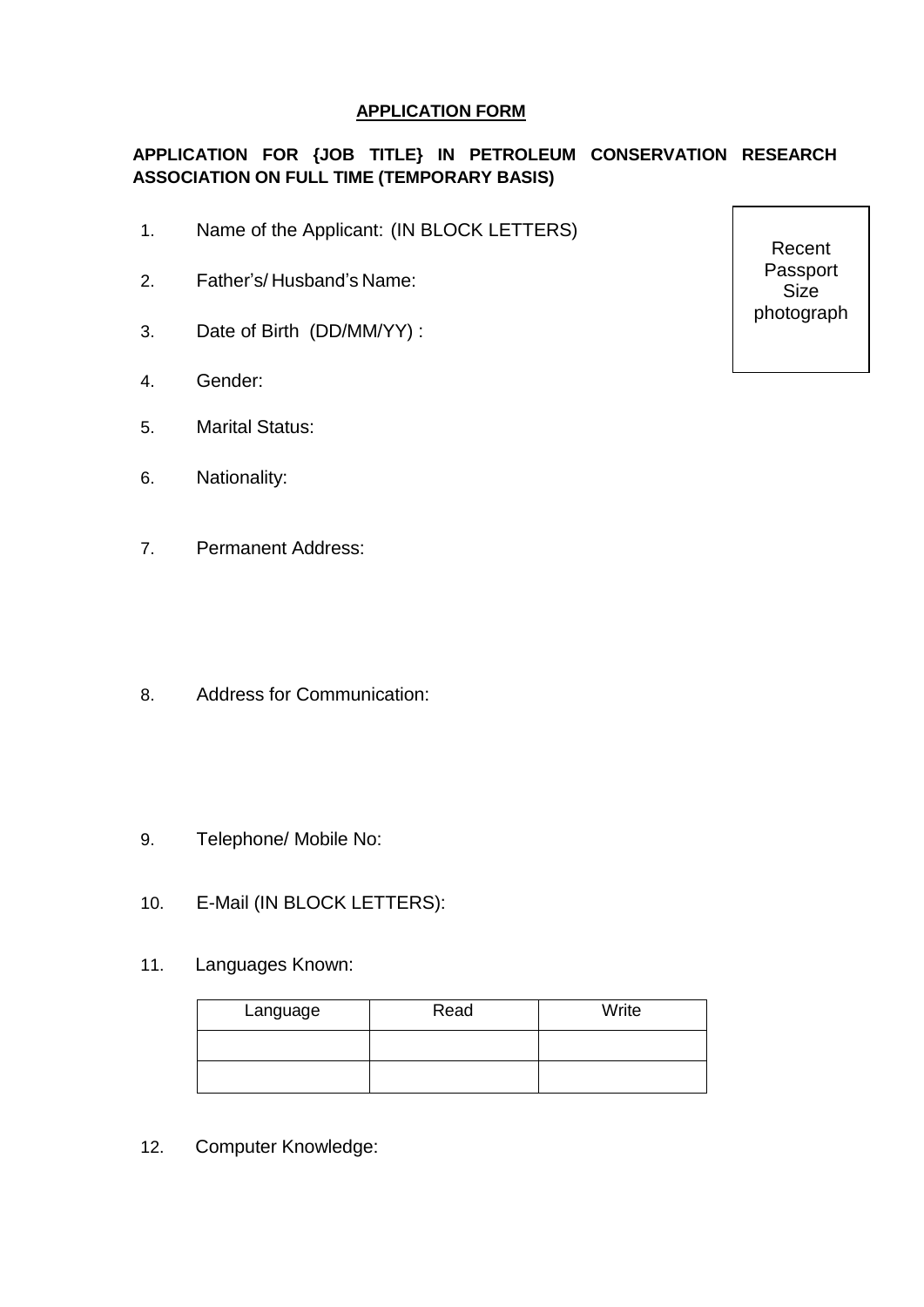| S.No. | Qualification | University/Board | <b>Subject</b><br><b>Studied</b> | % age<br>of<br>marks<br>obtained | <b>Remarks</b> |
|-------|---------------|------------------|----------------------------------|----------------------------------|----------------|
|       |               |                  |                                  |                                  |                |
|       |               |                  |                                  |                                  |                |
|       |               |                  |                                  |                                  |                |

13. **Educational Qualification (After XII) (attach self-attested photocopies)**

14. **Experience/ particulars (details may be given in separate sheet as per the format) of previous and present employer (attach self-attested photocopies if any):**

| S.No. | <b>Position</b> | Office/<br><b>Institution</b> | <b>Duration</b><br>$(From-To)$ | <b>Scale of</b><br>Pay and<br><b>Basic Pay</b> | <b>Nature of Duties</b><br>(in details) |
|-------|-----------------|-------------------------------|--------------------------------|------------------------------------------------|-----------------------------------------|
|       |                 |                               |                                |                                                |                                         |
|       |                 |                               |                                |                                                |                                         |
|       |                 |                               |                                |                                                |                                         |
|       |                 |                               |                                |                                                |                                         |
|       |                 |                               |                                |                                                |                                         |

#### 15. **Nature of Present Employment – Ad Hoc/ Temporary/ Permanent / Other**

#### 16. **Total Emoluments per month drawn (At present/last drawn)**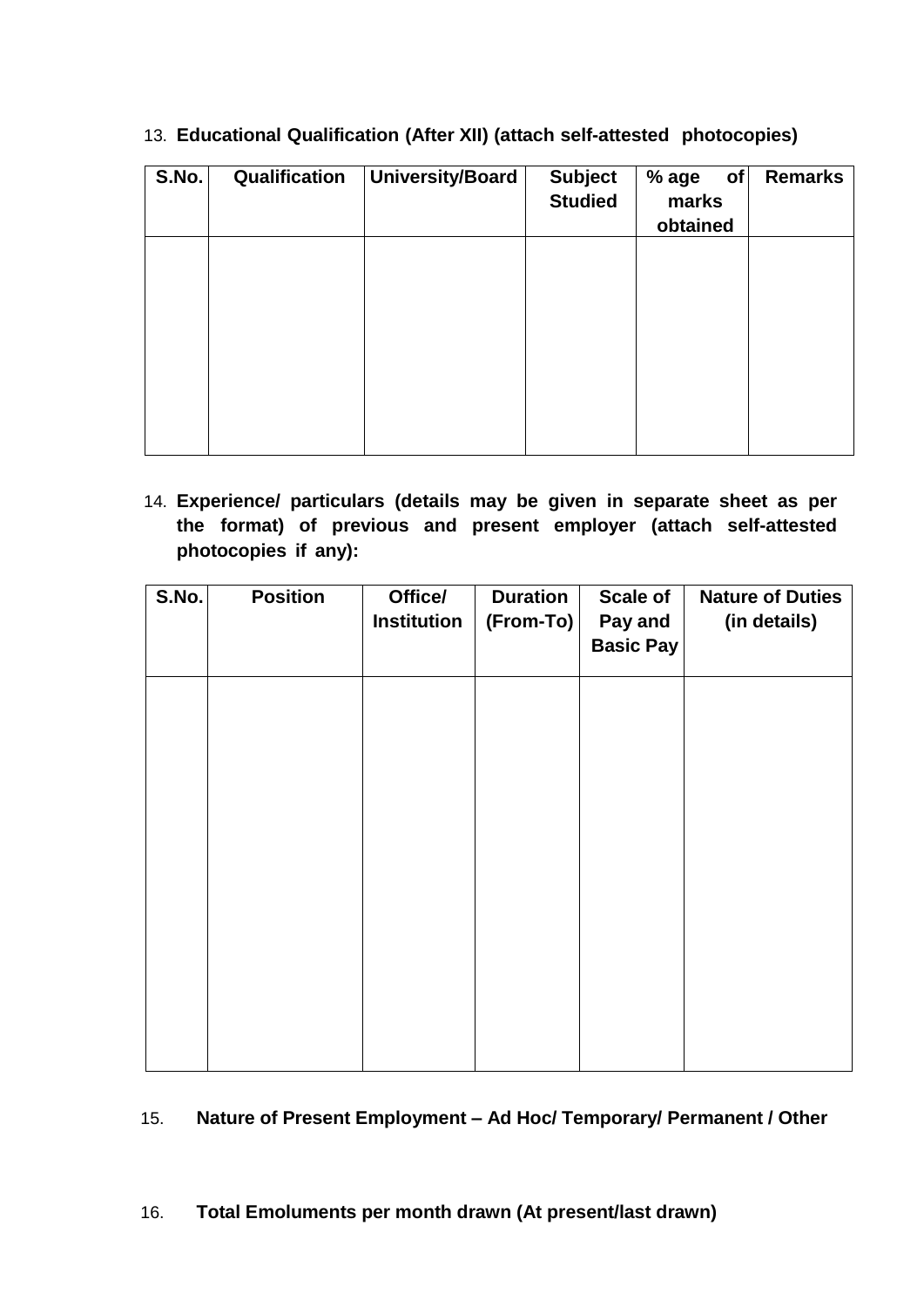- 17. **Details and amount of Pension (please enclose Proof/Pension Order), if any -**
- 18. **Details of other academic achievements, extra-curricular activities and professional achievements, if any:**
- 19. **Additional information, if any, which you would like to mention in support of your suitability for the post:**
- 20. **List of enclosures:**

## 21. **References (with complete address and contact numbers): (i) (ii)**

I hereby declare that the information furnished in the application are true, complete and correct to the best of my knowledge and belief. I understand that in the event of any information being found false or incorrect at any stage, my candidature/ appointment is liable to summarily cancelled/terminated without notice or any compensation in lieu thereof.

Date: Candidate: Signature of Candidate:

Place: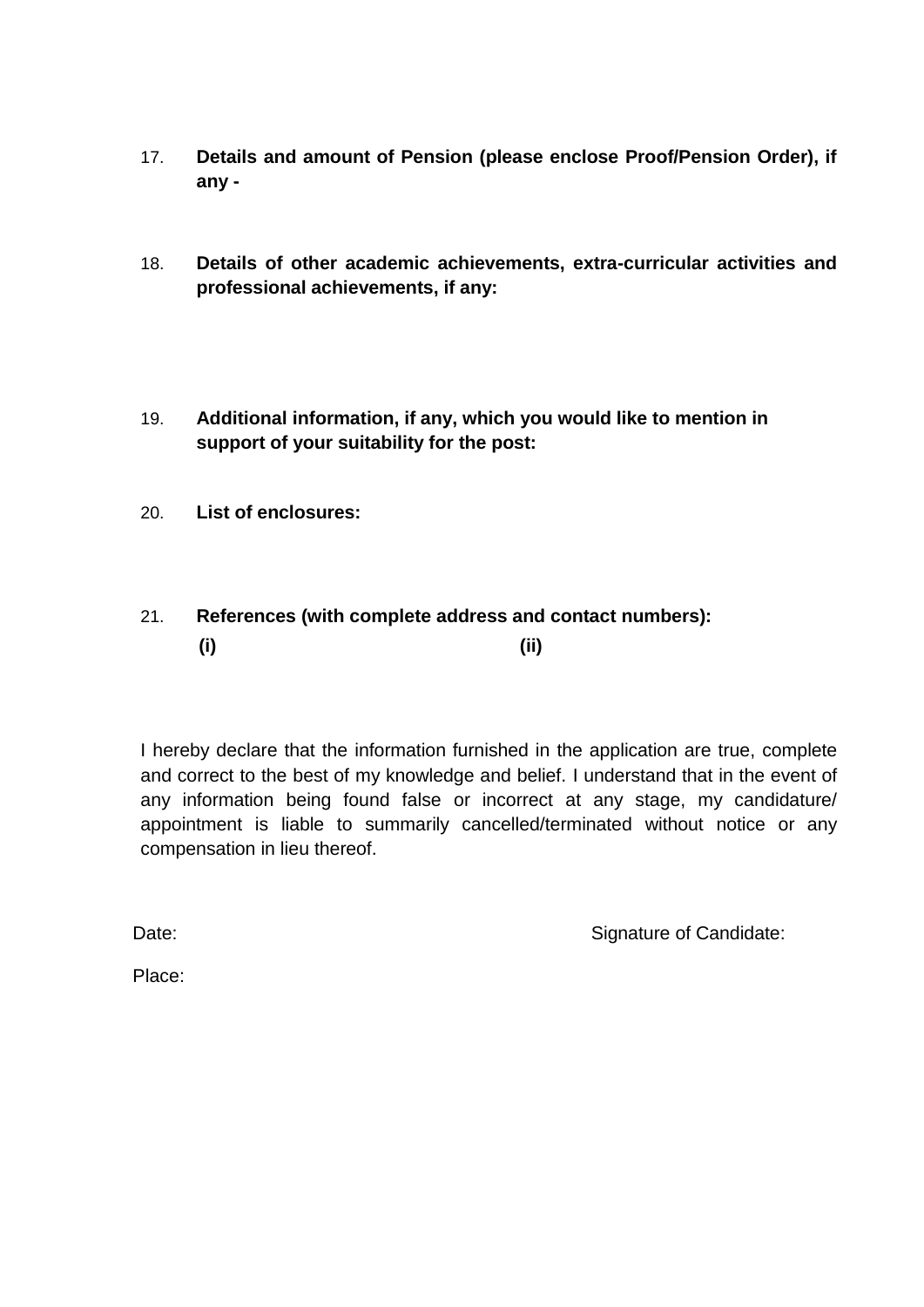# **Annexure-I**

# **Job Description and Eligibility Criteria for Engagement of Sector Experts on full time (Temporary Basis)**

# **1. SECTOR EXPERT FOR INDUSTRY**

## **(i) Details of Post and Position :**

| SI.<br>No. | <b>Post</b>                          | <b>Region</b>                        | No. of<br><b>Position</b> |
|------------|--------------------------------------|--------------------------------------|---------------------------|
|            | Sector Expert for<br><b>Industry</b> | Northern Region, New<br><b>Delhi</b> |                           |
|            |                                      | Western Region, Mumbai               |                           |
| າ          |                                      | Eastern region, Kolkata              |                           |

## **(ii)Educational Qualification/Experience:**

- a. B.E./ B.Tech or equivalent Engineering Graduate having industry experience of at least 10 years .
- b. Individuals having experience of working in Government sector or serving in Industry sectors covered by PAT scheme will be preferred.
- c. Individuals residing in NCR, Mumbai and Kolkata will be preferred for respective assignments.
- d. Preference will be given to BEE certified Accredited Energy Auditor or Energy Auditor
- (**iii**) **Roles & Responsibilities**: The person should be able to think and work independently striving to achieve the vision & mission of PCRA for the industry sector. Brief job responsibilities include:
	- 1. To organize/supervise/participate in the works of Industry Department, including undertaking Energy Audits and ISO 50001 consultancy assignments.
	- 2. To represent PCRA at government, semi government and multilateral forums/meetings.
	- 3. To organise seminars/workshops/webinars for specific Industry sectors with focus on improving energy efficiency of that sector.
	- 4. To provide consultancy for alternate sources of energy with focus on replacing fossil fuels with primarily renewable energy sources.
	- 5. To compile energy efficiency related information to bring out brochures, pamphlets and publications.
	- 6. Any others work assigned by PCRA.

## **2. SECTOR EXPERT FOR TRANSPORT**

### **(i) Details of Post and Position :**

| יימ<br>- ƏI.<br>ບວເ | Reaion | O1<br>No. |
|---------------------|--------|-----------|
|---------------------|--------|-----------|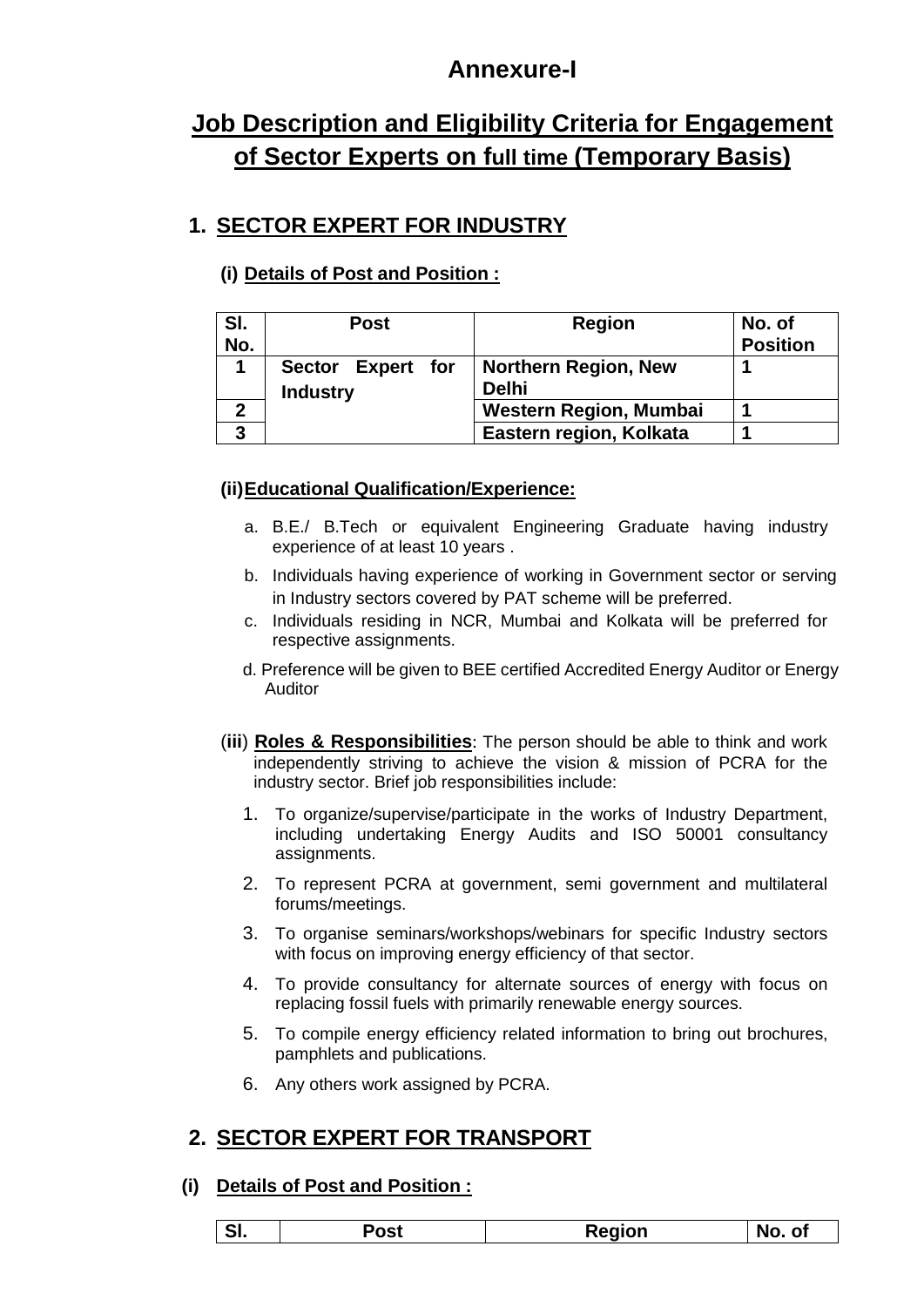| No.          |                          |                           | <b>Position</b> |
|--------------|--------------------------|---------------------------|-----------------|
|              | <b>Sector Expert for</b> | Southern Region, Chennai  |                 |
| $\mathbf{2}$ | <b>Transport</b>         | Eastern Region, Kolkata   |                 |
| 3            |                          | Western Region, Mumbai    |                 |
| 4            | <b>Sector Expert for</b> | <b>PCRA HQ, New Delhi</b> |                 |
|              | <b>Transport</b>         |                           |                 |

## **(a) Sector Expert for Transport (Kolkata / Chennai / Mumbai)**

## **(i) Educational Qualification/Experience:**

- 1. B.E./ B.Tech or equivalent Engineering Graduate or Diploma in Engineering having industry experience of at least 10 years in case of B.E./B.Tech. or equivalent and at least 15 years in case of Diploma.
- 2. Experience It is desired to have working experience in **Managerial Position in any of the following**
	- i) With reputed OEMs in Automobile Industry
	- ii) Accredited Driving Training Institute
	- iii) State Transport Undertaking
	- iv) Transport sector with operation, maintenance of heavy duty vehicles with fleet operators
	- v) Working experience (15 years or more) in Oil Marketing Companies

Preference will be given to BEE certified Energy Auditor or Energy Manager

## **(ii) Roles & Responsibilities :**

- 1. To coordinate & follow up with STUs/ depots for smooth conducting of fuel efficiency improvement program (FEIP).
- 2. Facilitating training of PCRA faculty on Maintenance protocol and Driving Training.
- 3. Coordinating locations for data collection from STUs Depot/ Private Operator depots.
- 4. Coordinating locations for deployment of Driving Training Instructor & Maintenance Engineer.
- 5. Monitoring and evaluation of drivers' training conducted and maintenance protocol implemented at depots.
- 6. Monitoring & ensuring timely completion of all activities of the project.
- 7. Report writing after completion of the project.
- 8. Any others work assigned by PCRA.

### **(b) Sector Expert for Transport Department in New Delhi**

### **(i) Educational Qualification/Experience:**

- 1. BE/B.Tech or equivalent engineering graduate having industry experience of at least 10 years
- 2. Minimum 10-year experience in leading research and consultancy firms handling projects for governments and private sector in the area of road transport.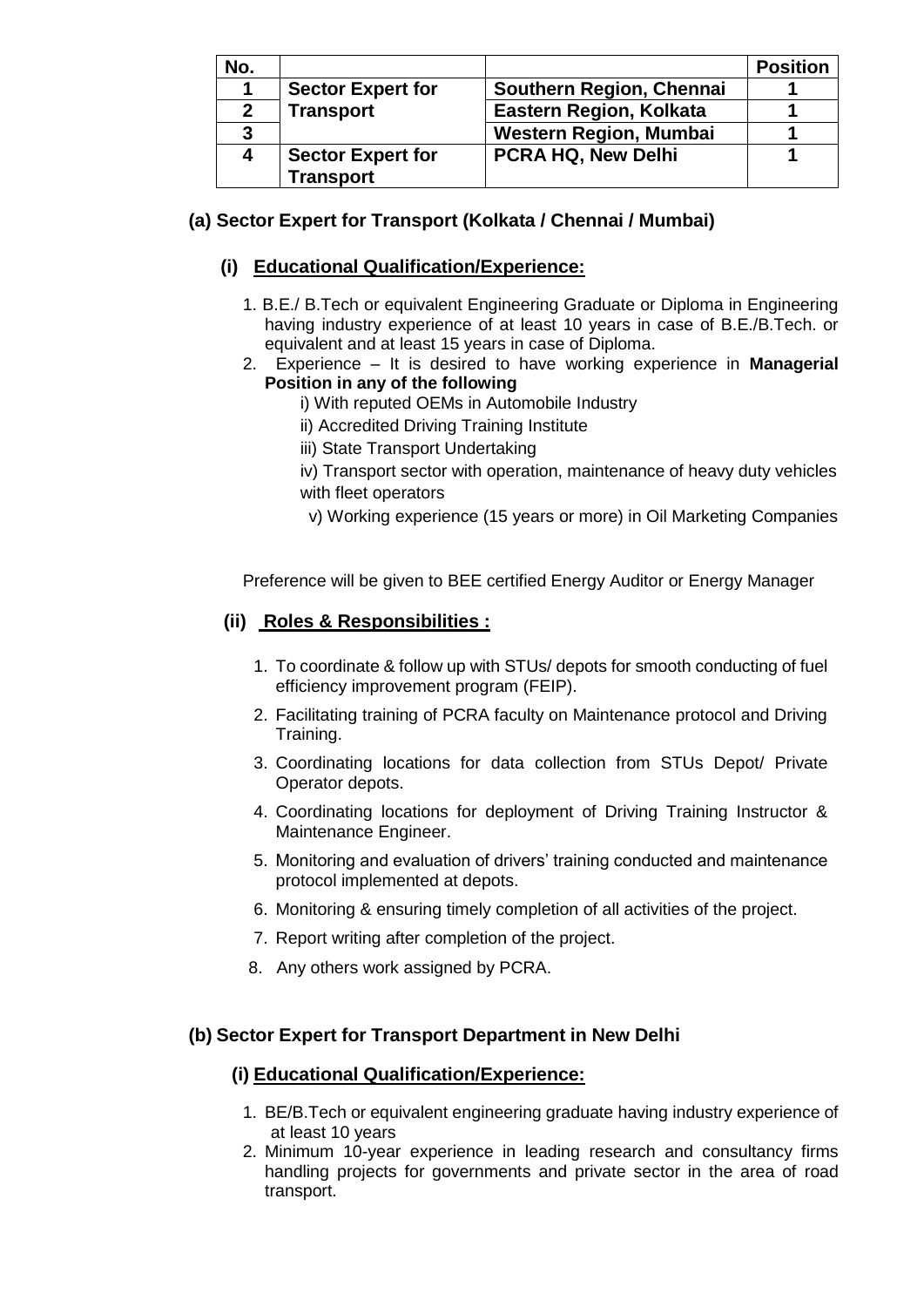- 3. Expertise in vehicle technologies, alternative fuels, transport-related environmental policies, green freight and logistics, economic analysis and stakeholder engagement etc.
- 4. Expertise includes support to OEMs and fuel suppliers in the design and development of a wide range of high efficiency, low emission technology solutions to improve the sustainability of transport systems.
- 5. Preference will be given to
	- a. BEE Certified Energy Auditor or Energy Manager or
	- b. Candidate having Experience of serving in reputed OEMs in Automobile Industry / State Transport Undertaking/ Fleet Operation
	- c. Working experience (15 years or more) in Oil Marketing Companies

#### **(ii) Roles & Responsibilities:**

- 1. Support & periodically review implementation of transport related policies such as fuel economy norms of Light, Medium and Heavy Commercial Vehicles, fuel economy norms for two/three wheelers, Standard and labelling of tractors, Standard and labelling of tyres etc.
- 2. Support in development of reports, procedures for various policy development programmes for government.
- 3. To suggest ways & means for improving Fuel efficiency in transport sector
- 4. To study international practices in energy saving in transport sector & methods to implement such measures in Indian conditions.
- 5. Support in ensuring smooth functioning of transport department through coordination among ministries / stakeholders / departments / regions and timely deliverance of information sought by them.
- 6. Preparing Action Plans, Project Reports, Concept Papers, Articles, Power Point Presentation & Minutes of Meetings etc. related to job assigned.
- 7. Coordination with delegates, arrangement of meetings and workshops etc.
- 8. Coordinate & follow up with STU depots for smooth conducting of Fuel efficiency improvement program (FEIP) and facilitating training of PCRA faculty on maintenance protocol and Drivers Training.
- 9. Monitoring & ensuring timely completion of all activities of the FEIP.
- 10. Ensuring all FEIP activities are conducted/executed as per Contract/ MOU terms & conditions with STUs etc.
- 11. Ensure proper reports after completion of the FEIP project.
- 12. Any other responsibility as assigned by PCRA.

## **3. Sector Expert for Education Campaign department in New Delhi**

| SI.<br>No. | <b>Post</b>                                           | <b>Region</b>             | No. of<br><b>Position</b> |
|------------|-------------------------------------------------------|---------------------------|---------------------------|
|            | <b>Sector Expert for</b><br><b>Education Campaign</b> | <b>PCRA HQ, New Delhi</b> |                           |

**i) Educational Qualification/Experience:**